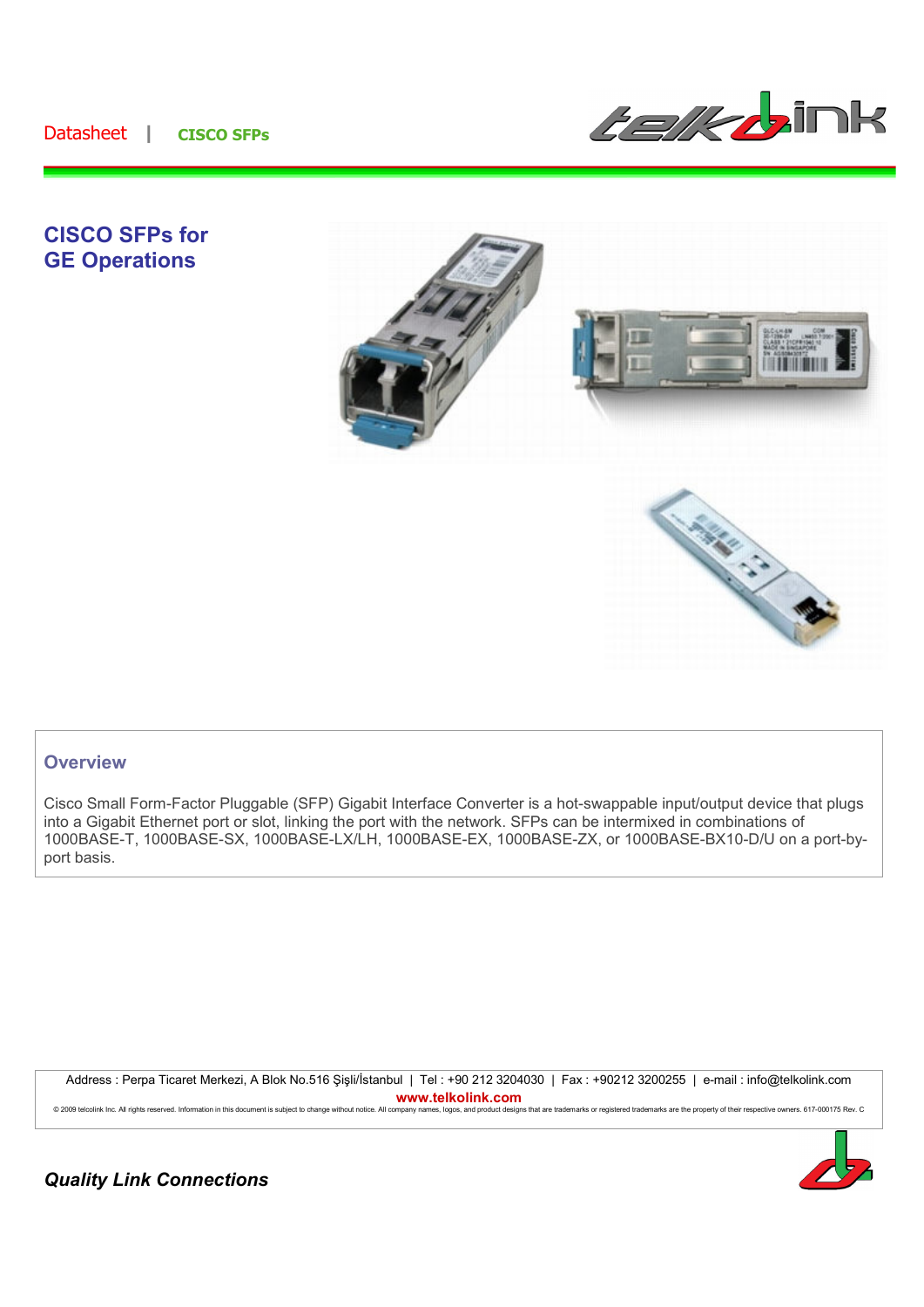# **SFP – Cisco GE SFPs**



## **Features**

### **1000BASE-T SFP for Copper networks**

The 1000BASE-T SFP operates on standard Category 5 unshielded twisted pair copper cabling of up to 100m (328 ft) link length. Cisco 1000BASE-T SFP modules support 10/100/1000 autonegotiation and Auto MDI/MDIX.

#### **1000BASE-SX SFP for Multimode Fiber Only**

The 1000BASE-SX SFP, compatible with the IEEE 802.3z 1000BASE-SX standard, operates on legacy 50 µm multimode fiber links up to 550 m and on 62.5 µm Fiber Distributed Data Interface (FDDI)-grade multimode fibers up to 220 m. It can support up to 1km over laser-optimized 50 µm multimode fiber cable.

#### **1000BASE-LX/LH SFP for Both Multimode and Single-Mode Fibers**

The 1000BASE-LX/LH SFP, compatible with the IEEE 802.3z 1000BASE-LX standard, operates on standard single-mode fiber-optic link spans of up to 10 km and up to 550 m on any multimode fibers. When used over legacy multimode fiber type, the transmitter should be coupled through a mode conditioning patch cable.

#### **1000BASE-EX SFP for Long-Reach Single-Mode Fibers**

The 1000BASE-EX SFP operates on standard single-mode fiber-optic link spans of up to 40 km in length. A 5-dB inline optical attenuator should be inserted between the fiber-optic cable and the receiving port on the SFP at each end of the link for back-to-back connectivity.

## **1000BASE-ZX SFP for Long-Reach Single-Mode Fibers**

The 1000BASE-ZX SFP operates on standard single-mode fiber-optic link spans of up to approximately 70 km in length. The SFP provides an optical link budget of 23 dB, but the precise link span length depends on multiple factors such as fiber quality, number of splices, and connectors.

When shorter distances of single-mode fiber (SMF) are used, it might be necessary to insert an inline optical attenuator in the link to avoid overloading the receiver. A 10-dB inline optical attenuator should be inserted between the fiber-optic cable plant and the receiving port on the SFP at each end of the link whenever the fiber-optic cable span loss is less than 8 dB.

## **1000BASE-BX10-D and 1000BASE-BX10-U SFP for Single-Fiber Bidirectional Applications**

The 1000BASE-BX-D and 1000BASE-BX-U SFPs, compatible with the IEEE 802.3ah 1000BASE-BX10-D and 1000BASE-BX10-U standards, operate on a single strand of standard SMF.

A 1000BASE-BX10-D device is always connected to a 1000BASE-BX10-U device with a single strand of standard SMF with an operating transmission range up to 10 km.

The communication over a single strand of fiber is achieved by separating the transmission wavelength of the two devices as depicted in Figure 3: 1000BASE-BX10-D transmits a 1490-nm channel and receives a 1310-nm signal, whereas 1000BASE-BX10-U transmits at a 1310-nm wavelength and receives a 1490-nm signal. Note in Figure 3 the presence of a wavelength-division multiplexing (WDM) splitter integrated into the SFP to split the 1310-nm and 1490-nm light paths.

Address : Perpa Ticaret Merkezi, A Blok No.516 Sisli/İstanbul | Tel : +90 212 3204030 | Fax : +90212 3200255 | e-mail : info@telkolink.com **www.telkolink.com**<br>nonpapy pames longs and product designs that are trademarks or registered trademarks are the property of their respective gyvenes 617-000175 Rev. C

© 2009 teleplink lac. All rights reserved. Information in this document is subject to change without notice. All company name

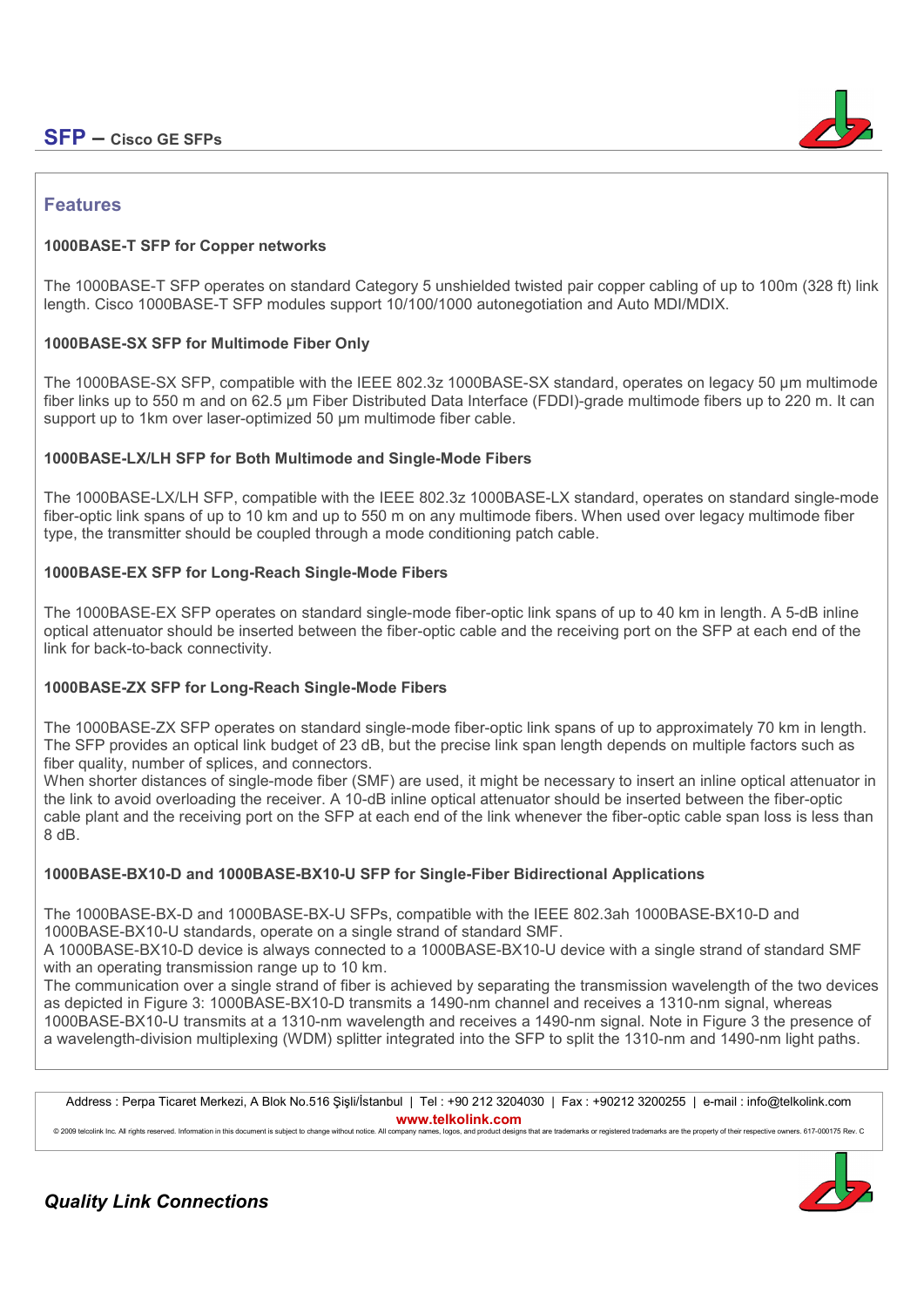

## **Specifications**

### **Connectors and Cabling**

Connectors include the following:

- Dual LC/PC connector (1000BASE-SX, 1000BASE-LX/LH, and 1000BASE-ZX)
- Single LC/PC connector (1000BASE-BX-D and 1000BASE-BX-U)

• RJ-45 connector (1000BASE-T)

**Note:** Only connections with patch cords with PC or UPC connectors are supported. Patch cords with APC connectors are not supported. All cables and cable assemblies used must be compliant with the standards specified in the standards section.

Table 1 provides cabling specifications for the SFPs that you install in the Gigabit Ethernet port. Note that all SFP ports have LC-type connectors, and the minimum cable distance for all SFPs listed (multimode and single-mode fiber) is 6.5 feet  $(2 \text{ m})$ .

| <b>Product</b> | Wavelength<br>(nm) | <b>Fiber</b><br><b>Type</b> | <b>Core Size</b><br>$(\mu m)$ | <b>Modal Bandwidth</b><br>$(MHz^*$ Km) | <b>Operating Distance</b><br>(m)                 |
|----------------|--------------------|-----------------------------|-------------------------------|----------------------------------------|--------------------------------------------------|
| 1000BASE-SX    | 850                | <b>MMF</b>                  | 62.5                          | 160                                    | 220 (722 ft)                                     |
|                |                    |                             | 62.5                          | 200                                    | 275 (902 ft)                                     |
|                |                    |                             | 50                            | 400                                    | 500 (1,640 ft)                                   |
|                |                    |                             | 50                            | 500                                    | 550 (1,804 ft)                                   |
|                |                    |                             | 50                            | 2000                                   | 1000 (3281 ft)                                   |
| 1000BASE-LX/LH | 1310               | $MMF^*$                     | 62.5                          | 500                                    | 550 (1,804 ft)                                   |
|                |                    |                             | 50                            | 400                                    | 550 (1,804 ft)                                   |
|                |                    |                             | 50                            | 500                                    | 550 (1,804 ft)                                   |
|                |                    | <b>SMF</b>                  | $-***$                        | ÷,                                     | 10,000 (32,821 ft)                               |
| 1000BASE-EX    | 1310               | <b>SMF</b>                  | $_{\star\star}$               | $\overline{\phantom{a}}$               | 40,000 (131,234 ft)                              |
| 1000BASE-ZX    | 1550               | <b>SMF</b>                  | $\overline{\phantom{a}}$      | $\overline{\phantom{a}}$               | Approximately 70 km<br>depending on link<br>loss |
| 1000BASE-BX-U  | 1310               | <b>SMF</b>                  | $**$                          | $\overline{\phantom{a}}$               | 10,000 (32,821 ft)                               |
| 1000BASE-BS-D  | 1490               | <b>SMF</b>                  | $_{+**}$                      | $\overline{\phantom{0}}$               | 10,000 (32,821 ft)                               |

**Table 1.** SFP Port Cabling Specifications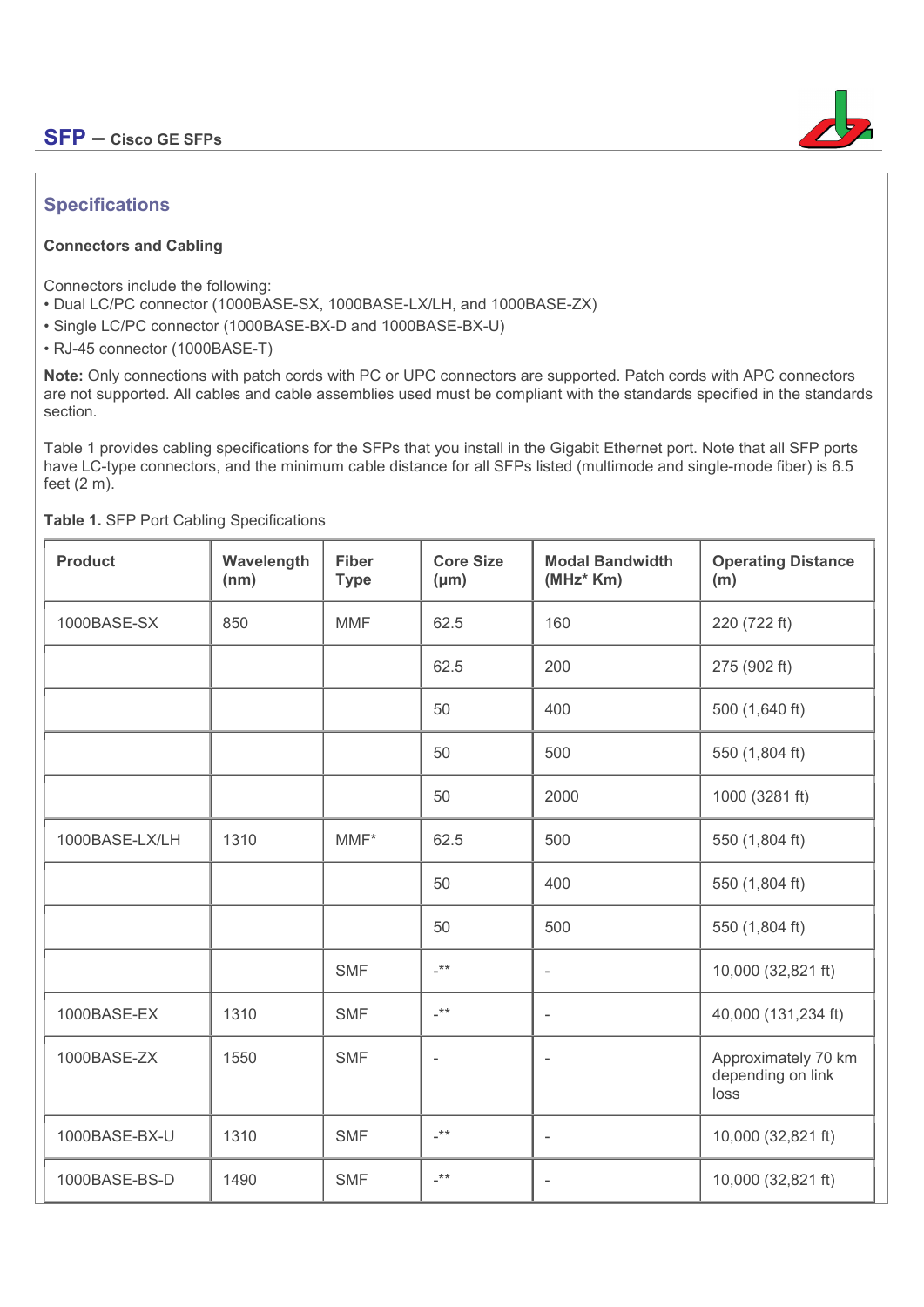\*A mode-conditioning patch cord, as specified by the IEEE standard, is required regardless of the span length. Note how the mode conditioning patch cord for 62.5-µm fibers has a different specification from the mode-conditioning patch cord for 50-µm fibers.

\*\*ITU-T G.652 SMF as specified by the IEEE 802.3z standard.

#### **Optical Specifications**

Table 2 gives optical parameters for the SFPs.

#### **Table 2.** Main Optical Parameters

| <b>Product</b>                     | <b>Transmit Power (dBm)</b> | <b>Receive Power Range (dBm)</b> |
|------------------------------------|-----------------------------|----------------------------------|
| 1000BASE-SX                        | $-3$ to $-9.5$              | $0$ to $-17$                     |
| 1000BASE-LX/LH                     | $-3$ to $-9.5$              | $-3$ to $-20$                    |
| 1000BASE-EX                        | $+3$ to $-1$                | $+1$ to $-22$                    |
| 1000BASE-ZX                        | $+5$ to 0                   | $-3$ to $-23$                    |
| 1000BASE-BX10-D<br>1000BASE-BX10-U | $-3$ to $-9$                | $-3$ to $-19.5$                  |

#### **Dimensions**

Dimensions (H x W x D): 8.5 x 13.4 x 56.5 mm. Cisco SFPs typically weigh 75 grams or less.

#### **Environmental Conditions and Power Requirements**

Operating temperature range:

- Commercial temperature range (COM): 0 to 70°C (32 to 158°F)
- Extended temperature range (EXT): -5°C to 85°C (23 to 185°F)
- Industrial temperature range (IND): -40 to 85°C (-40 to 185°F)
- Storage temperature range: -40 to 85°C (-40 to 185°F)

Address : Perpa Ticaret Merkezi, A Blok No.516 7işli/İstanbul | Tel : +90 212 3204030 | Fax : +90212 3200255 | e-mail : info@telkolink.com **www.telkolink.com** @ 2009 telcolink Inc. All rights reserved. Information in this document is subject to change without notice. All company names, logos, and product designs that are trademarks or registered trademarks are the property of th